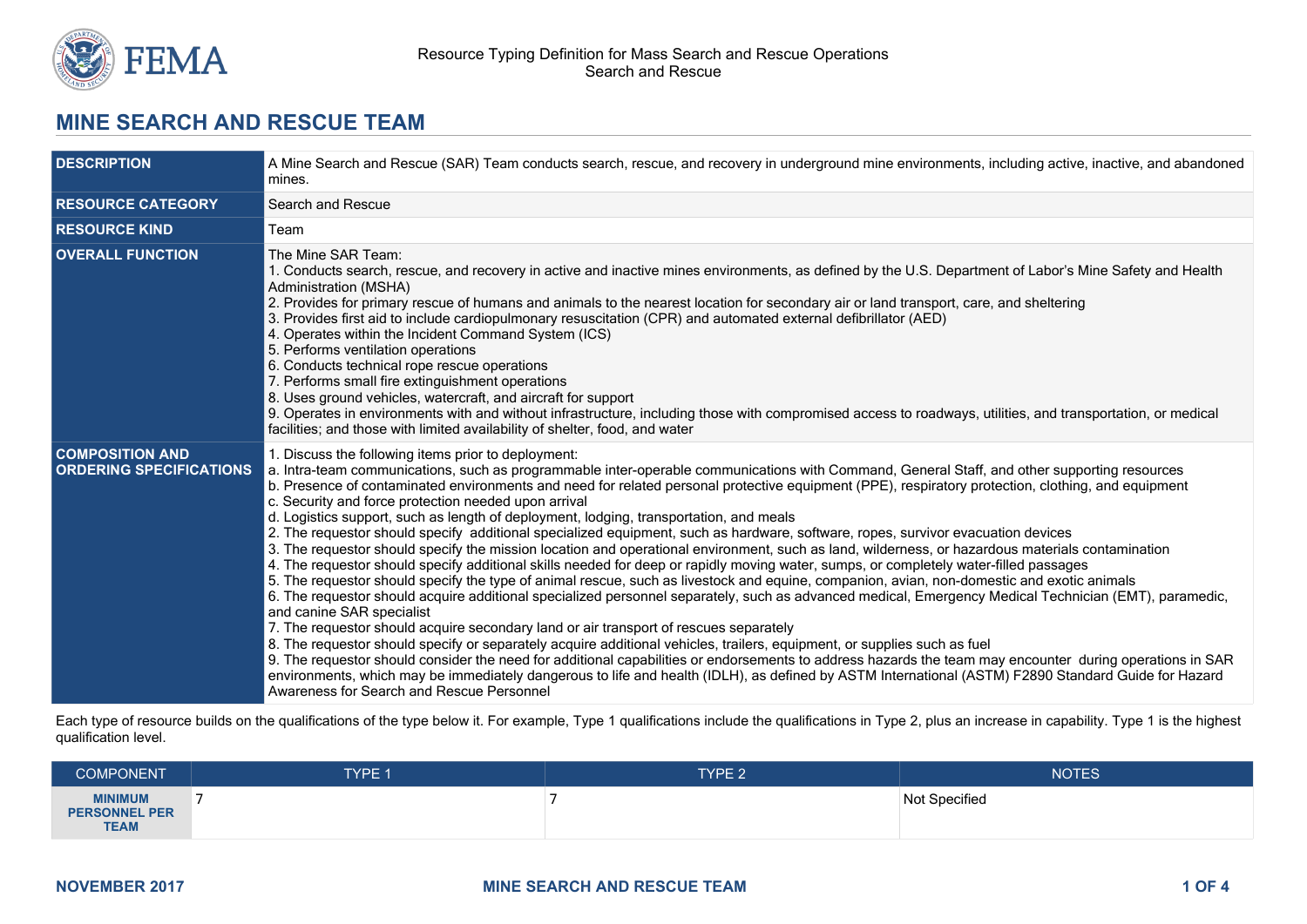

#### Resource Typing Definition for Mass Search and Rescue Operations Search and Rescue

| <b>COMPONENT</b>                                                                                             | <b>TYPE 1</b>                                                                                                                                                                                                                                  | TYPE 2                                                                                                                                                                                                                        | <b>NOTES</b>                                                                                                                                                                                                                                                              |
|--------------------------------------------------------------------------------------------------------------|------------------------------------------------------------------------------------------------------------------------------------------------------------------------------------------------------------------------------------------------|-------------------------------------------------------------------------------------------------------------------------------------------------------------------------------------------------------------------------------|---------------------------------------------------------------------------------------------------------------------------------------------------------------------------------------------------------------------------------------------------------------------------|
| <b>MANAGEMENT AND</b><br><b>OVERSIGHT</b><br><b>PERSONNEL PER</b><br><b>TEAM</b>                             | 1 - NIMS Type 1 Mine SAR Team Leader                                                                                                                                                                                                           | 1 - National Incident Management System (NIMS) Type Not Specified<br>2 Mine SAR Team Leader                                                                                                                                   |                                                                                                                                                                                                                                                                           |
| <b>SUPPORT</b><br><b>PERSONNEL PER</b><br><b>TEAM</b>                                                        | 6 - NIMS Type 1 Mine SAR Technician                                                                                                                                                                                                            | 6 - NIMS Type 2 Mine SAR Technician                                                                                                                                                                                           | Rapid intervention and logistical support, such as<br>surface operations and communications, may require<br>additional teams.                                                                                                                                             |
| <b>OPERATIONS</b><br><b>CAPABILITY PER</b><br><b>TEAM</b>                                                    | Same as Type 2, PLUS:<br>1. Conducts search, rescue, and recovery in active<br>underground mine environments<br>2. Firefighting and explosion operations<br>3. Bulkhead building and timbering operations<br>4. Post fire/explosion operations | Conducts search, rescue, and recovery in inactive<br>underground mine environments                                                                                                                                            | 1. All teams are capable of working in or around a mine<br>with a NIMS Type 1 Canine Search Team - Land Live<br>2. The MSHA defines endorsements necessary for<br>specific mine types.                                                                                    |
| <b>PERSONAL</b><br><b>PROTECTIVE</b><br><b>EQUIPMENT (PPE)</b><br><b>EQUIPMENT PER</b><br><b>TEAM MEMBER</b> | Same as Type 2                                                                                                                                                                                                                                 | Minimum PPE consistent with this resource's<br>capabilities and needs, including:<br>1. Head protection compatible with cap lamps<br>2. Gloves<br>3. Flame protective outerwear<br>4. Footwear appropriate to the environment | 1. American National Standard Institute (ANSI) Z359:<br>Fall Protection Code addresses PPE.<br>2. Occupational Safety and Health Administration<br>(OSHA) 29 Code of Federal Regulations (CFR)<br>1910.146: Permit-Required Confined Spaces<br>addresses confined spaces. |
| <b>TRANSPORTATION</b><br><b>EQUIPMENT PER</b><br><b>TEAM</b>                                                 | Same as Type 2                                                                                                                                                                                                                                 | 2 - Vehicle                                                                                                                                                                                                                   | Vehicles are for transporting team members and<br>equipment and should be 4 wheel drive as the<br>environment requires.                                                                                                                                                   |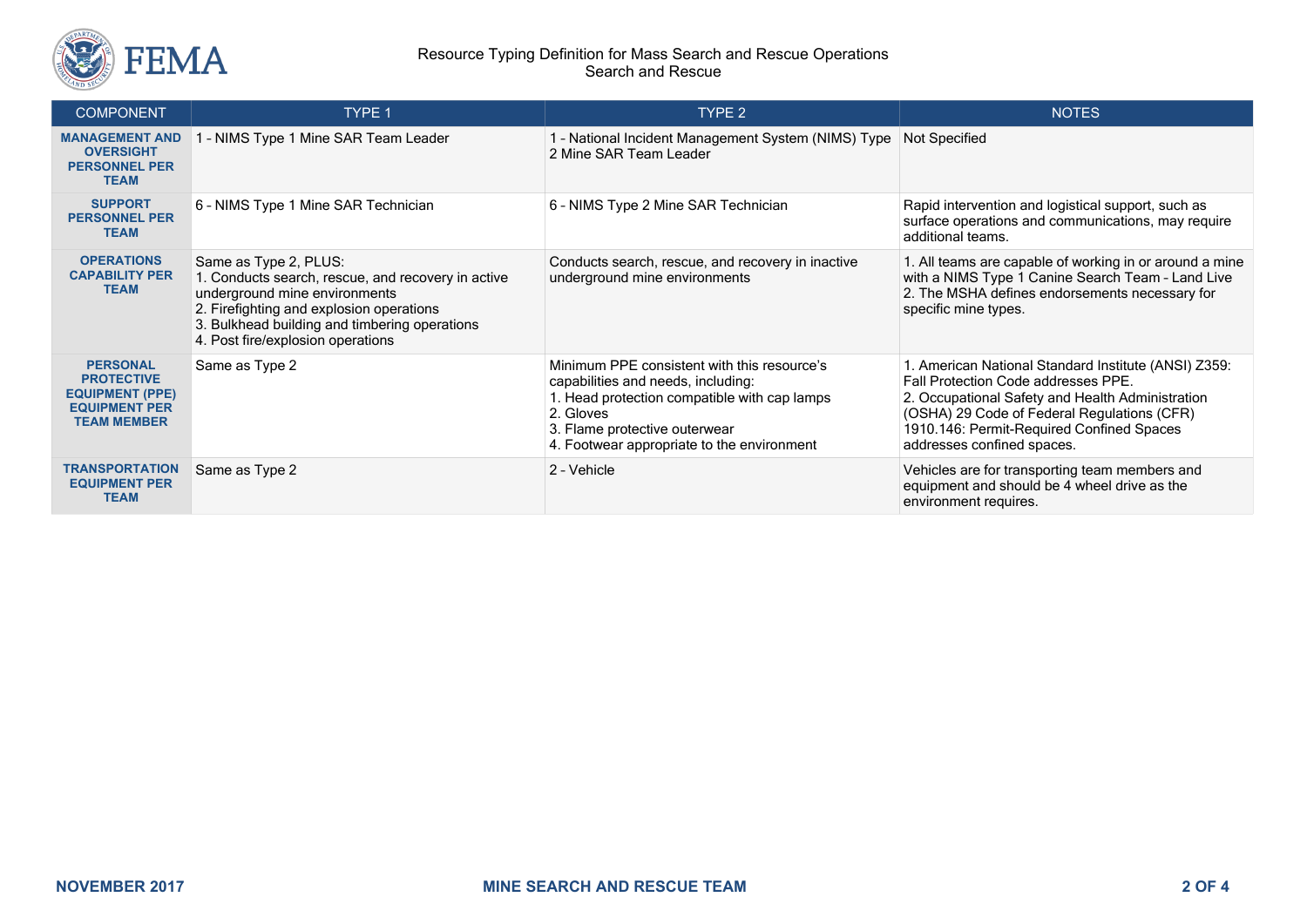

#### Resource Typing Definition for Mass Search and Rescue Operations Search and Rescue

| <b>COMPONENT</b>                                                    | TYPE 1                                                                                                                                     | <b>TYPE 2</b>                                                                                                                                                                                                                                                                                                                                                                                                                                                                                                                                                                                                                                                                                                                                                                                                                                                                                                                          | <b>NOTES</b>                                                                                                                                                                                                                                                           |
|---------------------------------------------------------------------|--------------------------------------------------------------------------------------------------------------------------------------------|----------------------------------------------------------------------------------------------------------------------------------------------------------------------------------------------------------------------------------------------------------------------------------------------------------------------------------------------------------------------------------------------------------------------------------------------------------------------------------------------------------------------------------------------------------------------------------------------------------------------------------------------------------------------------------------------------------------------------------------------------------------------------------------------------------------------------------------------------------------------------------------------------------------------------------------|------------------------------------------------------------------------------------------------------------------------------------------------------------------------------------------------------------------------------------------------------------------------|
| <b>GENERAL</b><br><b>EQUIPMENT PER</b><br><b>TEAM MEMBER</b>        | Same as Type 2, PLUS:<br>Equipment including:<br>1. Entry equipment<br>2. Fire/explosion suppression<br>3. Bulkhead building and timbering | 1. Technical rope rescue equipment<br>2. Atmospheric monitors for each type of gas expected<br>and any necessary equipment for testing and<br>sustaining operations<br>3. Particulate masks and respirators<br>4. Lockout and tag-out kits<br>5. Personnel accountability system for surface and<br>entry<br>6. Rapid intervention crew kit<br>7. Small fire extinguishment<br>8. Specialized equipment as needed, such as animal<br>rescue, water entry equipment<br>9. Access, search, rescue, recovery<br>10. Patient assessment, treatment and evacuation<br>11. Ground support for air operations<br>12. Base and spike camp<br>13. Entry and escape combination or separate<br>breathing apparatuses:<br>a. Breathing apparatus (BA) with at least 4 hour<br>capacity<br>b. Any necessary equipment for testing and sustaining<br>such BA for 8 hours while using it<br>c. Escape breathing device with at least 1 hour capacity | Not Specified                                                                                                                                                                                                                                                          |
| <b>COMMUNICATIONS</b><br><b>EQUIPMENT PER</b><br><b>TEAM MEMBER</b> | Not Applicable                                                                                                                             | 1. Intra-team portable communications<br>2. Portable radios with ground to air capability<br>3. Handheld Global Positioning System (GPS) units<br>4. Mobile phone and waterproof bag<br>5. Entry to Surface and Surface to Entry<br>Communications that comply with OSHA 29 CFR<br>1910.146<br>6. Handi-mikes or ear/headsets                                                                                                                                                                                                                                                                                                                                                                                                                                                                                                                                                                                                          | 1. Intra-team and inter-team communications should be<br>consistent with National Interoperability Field<br>Operations Guide (NIFOG).<br>2. Consider alternate forms of communication, such as<br>satellite phones, based on the mission assignment and<br>team needs. |